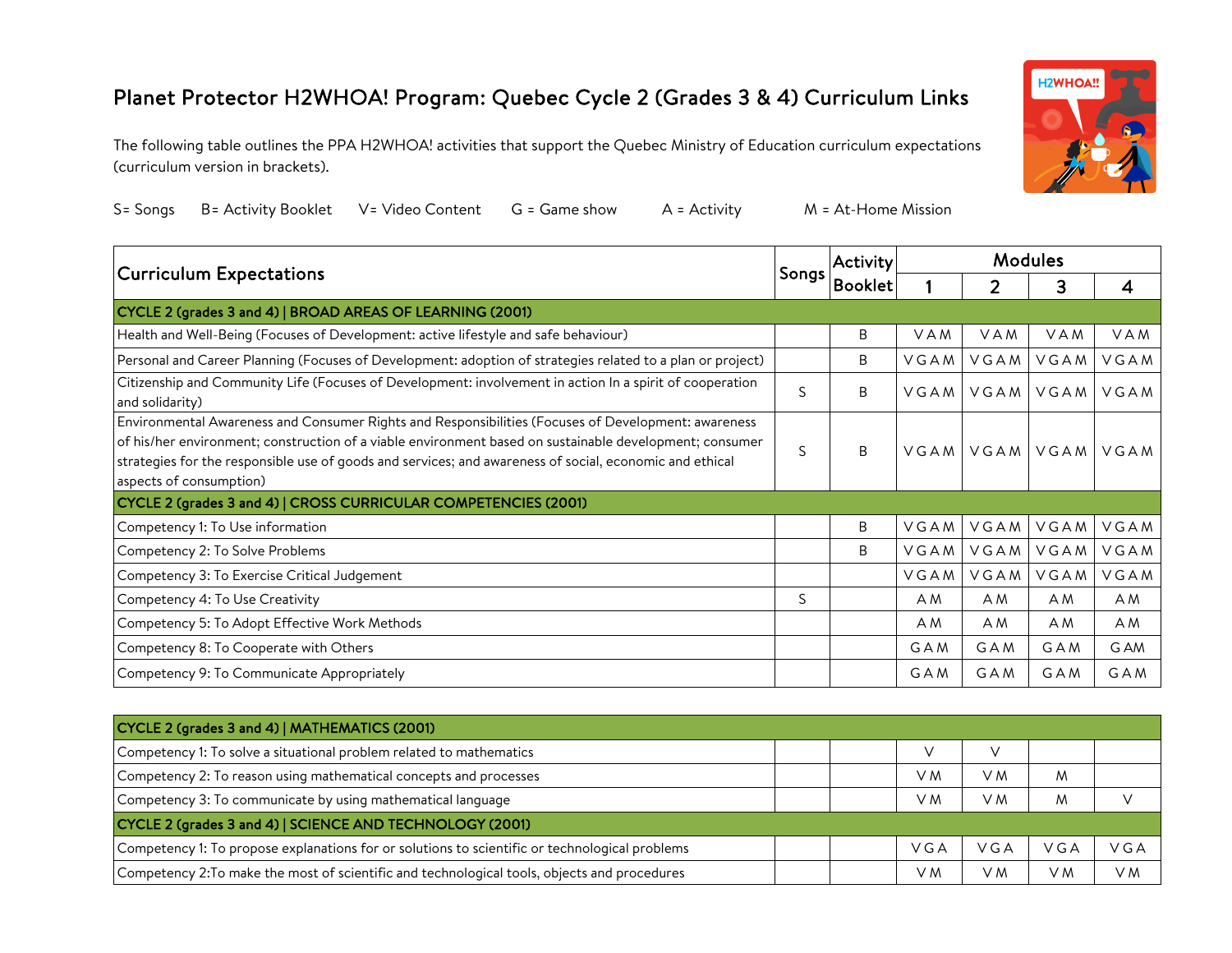|                                                                                                                   |       | Activity       | <b>Modules</b> |                |          |       |
|-------------------------------------------------------------------------------------------------------------------|-------|----------------|----------------|----------------|----------|-------|
| <b>Curriculum Expectations</b>                                                                                    | Songs | <b>Booklet</b> | 1              | $\overline{2}$ | 3        | 4     |
| Competency 3: To communicate in the languages used in science and technology                                      |       |                | V G AM         | V G AM         | VGAM     | VAM   |
| CYCLE 2 (grades 3 and 4)   SOCIAL SCIENCES (2001)                                                                 |       |                |                |                |          |       |
| Competency 1: To understand the organization of a society in its territory                                        |       |                | V              | VGA            | $\vee$ G | VAG   |
| Competency 2: To Interpret change in a society in its territory                                                   |       |                | $\vee$         | VGM            | VGM      | VGM   |
| CYCLE 2 (grades 3 and 4)   PERSONAL DEVELOPMENT (2001)                                                            |       |                |                |                |          |       |
| Competency 1 Physical Education and Health: To perform movement skills In different physical activity<br>settings | S     |                |                |                |          | A     |
| Competency 3 Physical Education and Health: To adopt a healthy, active lifestyle                                  |       |                | V <sub>M</sub> | V <sub>M</sub> | V M      | M     |
| Competency 1 Ethics and Religious Culture: Reflects on ethical questions                                          |       |                | VAGM           | VAGM           | V G      | M     |
| Competency 3 Ethics and Religious Culture: Engages in dialogue                                                    |       |                | M G            | M G            | M G      | M G   |
| CYCLE 2 (grades 3 and 4)   ENGLISH LANGUAGE ARTS (2001)                                                           |       |                |                |                |          |       |
| Competency 2: To write self-expressive, narrative and information-based texts                                     |       |                | А              |                |          | А     |
| Competency 3: To Represent his/her literacy in different media                                                    |       |                |                | А              | Α        | А     |
| Competency 4: To Use Language to Communicate and Learn                                                            |       |                | A GM           | A G M          | A G M    | A G M |
| CYCLE 2 (grades 3 and 4)   LANGUAGES (French or English as a Second Language) (2001)                              |       |                |                |                |          |       |
| Competency 1: To interact orally in English and/or French                                                         | S     |                | A G M          | A G M          | A G M    | A G M |
| Competency 2: To write texts/produce varied texts                                                                 |       | B              | А              | А              | А        | A     |
| CYCLE 2 (grades 3 and 4)   ARTS EDUCATION (2001)                                                                  |       |                |                |                |          |       |
| Competency 1 Drama: To invent short scenes                                                                        |       |                | A              |                |          | А     |
| Competency 2 Drama: To interpret short scenes                                                                     |       |                | A              |                |          | A     |
| Competency 3 Drama: To appreciate dramatic works or works of art, personal productions and those of<br>classmates |       |                | A              |                |          | A     |
| Competency 1 Visual Arts: To produce individual works In the visual arts                                          |       |                |                | A              | А        |       |
| Competency 1 Music: To invent vocal or instrumental pieces                                                        |       |                | Α              |                |          |       |
| Competency 3 Music: To appreciate musical works, personal productions and those of classmates                     | S     |                | Α              |                |          |       |

\* The Planet Protector song and the H2WHOA song, which students are encouraged to learn and perform, appear in each level.

\*\* For each level, students are required to add up the points earned by each team member for their weekly mission.

Prepared by Round River Environmental Services

The curriculum expectations are taken from the **Quebec Ministry of Education website**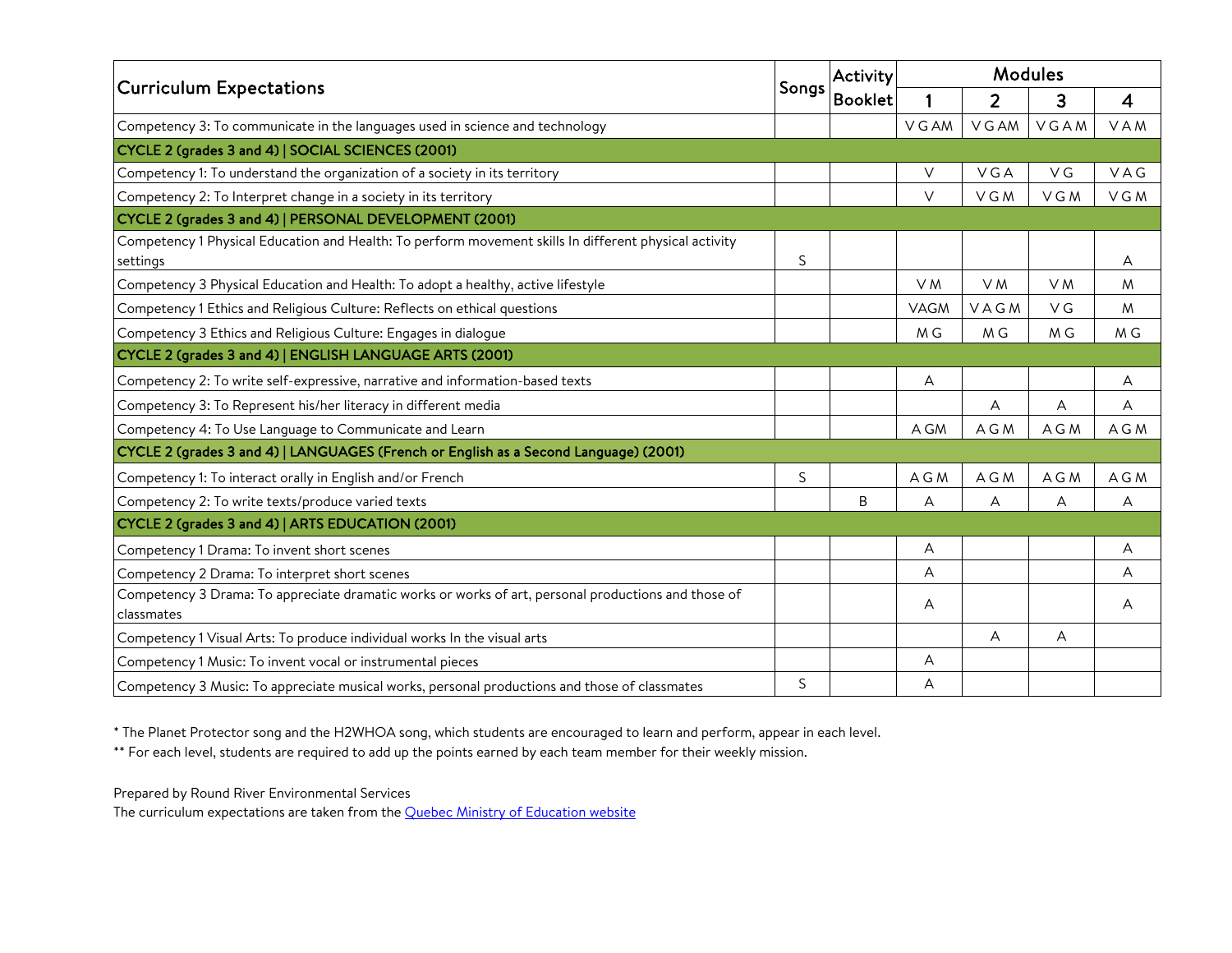## Planet Protector H2WHOA! Program: Quebec Cycle 3 (Grades 5 & 6) Curriculum Links

The following table outlines the PPA H2WHOA! activities that support the Quebec Ministry of Education curriculum expectations (curriculum version in brackets).



| S= Sonas | B: |
|----------|----|
|          |    |

= Activity Booklet V= Video Content G = Game Show A = Activity M = At-Home Mission

| <b>Curriculum Expectations</b>                                                                                                                                                                                                                                                                                                                       |   | Activity       | <b>Modules</b> |                |                |            |
|------------------------------------------------------------------------------------------------------------------------------------------------------------------------------------------------------------------------------------------------------------------------------------------------------------------------------------------------------|---|----------------|----------------|----------------|----------------|------------|
|                                                                                                                                                                                                                                                                                                                                                      |   | <b>Booklet</b> |                | $\overline{2}$ | 3              | 4          |
| CYCLE 3 (grades 5 and 6)   BROAD AREAS OF LEARNING (2001)                                                                                                                                                                                                                                                                                            |   |                |                |                |                |            |
| Health and Well-Being (Focuses of Development: active lifestyle and safe behaviour)                                                                                                                                                                                                                                                                  |   | B              | VAM            | VAM            | VAM            | VAM        |
| Personal and Career Planning (Focuses of Development: adoption of strategies related to a plan or<br>project)                                                                                                                                                                                                                                        |   | B              | VGAMI          | VGAM           | VGAM           | VGAM       |
| Citizenship and Community Life (Focuses of Development: involvement in action In a spirit of<br>cooperation and solidarity)                                                                                                                                                                                                                          | S | B.             | VGAMI          |                | VGAM VGAM VGAM |            |
| Environmental Awareness and Consumer Rights and Responsibilities (Focuses of Development:<br>awareness of his/her environment; construction of a viable environment based on sustainable<br>development; consumer strategies for the responsible use of goods and services; and awareness of<br>social, economic and ethical aspects of consumption) | S | <sub>B</sub>   |                | VGAM VGAM VGAM |                | VGAM       |
| CYCLE 3 (grades 5 and 6)   CROSS CURRICULAR COMPETENCIES (2001)                                                                                                                                                                                                                                                                                      |   |                |                |                |                |            |
| Competency 1: To Use information                                                                                                                                                                                                                                                                                                                     |   | B              | VGAM           | VGAM           | VGAM           | VGAM       |
| Competency 2: To Solve Problems                                                                                                                                                                                                                                                                                                                      |   | B              | VGAM           | VGAM           | VGAM VGAM      |            |
| Competency 3: To Exercise Critical Judgement                                                                                                                                                                                                                                                                                                         |   |                | VGAM           | VGAM           | VGAM           | VGAM       |
| Competency 4: To Use Creativity                                                                                                                                                                                                                                                                                                                      | S |                | A M            | A M            | A M            | A M        |
| Competency 5: To Adopt Effective Work Methods                                                                                                                                                                                                                                                                                                        |   |                | A M            | A M            | A M            | A M        |
| Competency 8: To Cooperate with Others                                                                                                                                                                                                                                                                                                               |   |                | GAM            | <b>GAM</b>     | <b>GAM</b>     | G AM       |
| Competency 9: To Communicate Appropriately                                                                                                                                                                                                                                                                                                           |   |                | <b>GAM</b>     | GAM            | <b>GAM</b>     | <b>GAM</b> |

| CYCLE 3 (grades 5 and 6)   MATHEMATICS (2001)                                                  |  |  |     |       |       |     |  |  |  |
|------------------------------------------------------------------------------------------------|--|--|-----|-------|-------|-----|--|--|--|
| Competency 1: To solve a situational problem related to mathematics                            |  |  |     |       |       |     |  |  |  |
| Competency 2: To reason using mathematical concepts and processes                              |  |  | V M | V M   | M     |     |  |  |  |
| Competency 3: To communicate by using mathematical language                                    |  |  | V M | V M   | M     |     |  |  |  |
| CYCLE 3 (grades 5 and 6)   SCIENCE AND TECHNOLOGY (2001)                                       |  |  |     |       |       |     |  |  |  |
| Competency 1: To propose explanations for or solutions to scientific or technological problems |  |  | VGA | V G A | V G A | VGA |  |  |  |